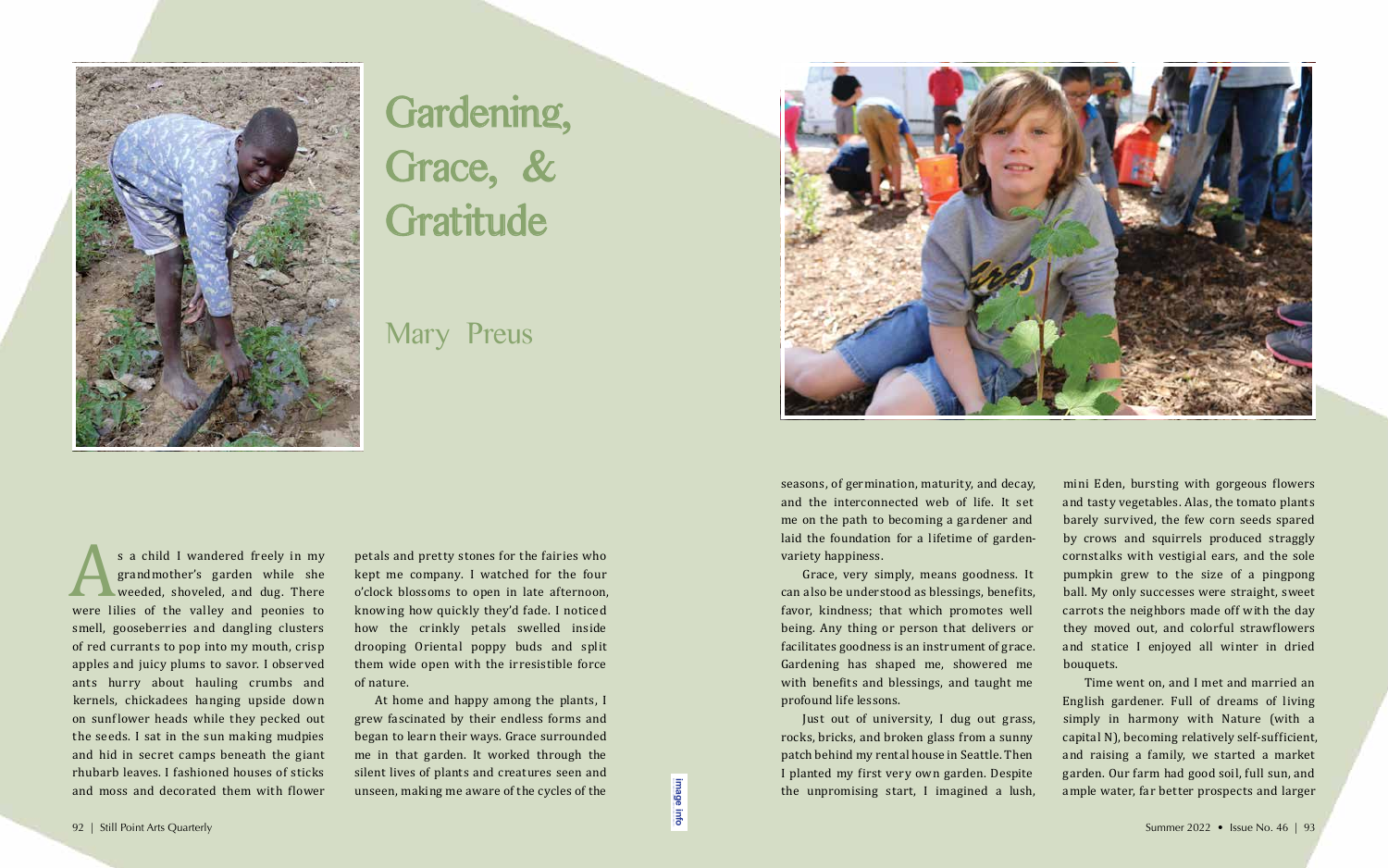horizons than that backyard Seattle lot. Sod grew thick where German and Japanese immigrants and their families had once grown prizewinning vegetables, and the fruit trees they'd planted, though gnarled, still bore fruit.

Seeds are miracles. Each viable seed contains the potential and future of its species; to plant seeds is to plant hope. Hoping and dreaming, we delved into mail order seed catalogs in search of the most promising varieties, learned to read between the lines of those enticing catalog descriptions, and experimented with various crops. In the sun-heated greenhouse and in the garden, I sowed hundreds upon hundreds of seeds in all their marvelous variety. I provided soil, water, and warmth to facilitate plant growth, then waited. Oh, miracle! The seeds germinated! Or they didn't. I could not bring them to life. If I missed a planting window, the vegetables failed to mature or the harvest would be curtailed. Nothing was guaranteed. Slugs mowed down our baby lettuces, crows jerked out our seedling beans. An unseasonal June hailstorm shredded row upon row of tender basil. One rainy September every single tomato plant drooped and turned black overnight, victims of late blight. Clearly, I was not in charge. I could only play my part, awed and humbled by the mysterious power of nature, its processes and laws.

Out in the garden, digging, planting, weeding among green, growing plants, I experienced a sense of attunement, as though they communicated their pure energy and I received it. Their silence calmed me. Their impartiality blessed me. Stress melted away. Flowers, in particular, nourished and restored my spirit with their gifts of beauty

and fragrance. Their perfection, in contrast to the complications, conflicts, and betrayals of humans, gave me joy. I found refuge, even from my own thoughts.

The life cycles of plants taught me lessons of impermanence and change. I witnessed birth, growth, fruition, senescence, decay, and death follow the cycles of the seasons. One slim cosmos seed produced a spreading bush that towered over our heads, but when the growing season ended, a sharp frost reduced it to a pile of hollow stems we hauled to the compost pile. Daylily blossoms lasted a single day, only to wither, fall to the ground, and vanish. In late autumn, the plants died to the ground and their leaves and stems rotted away, but the following spring they returned to life. Worms, centipedes, sow bugs and countless other organisms went to work on plant debris in the garden and compost bin, breaking them down, transforming them into crumbly, rich compost that fed plants and renewed the soil.

Experience taught me many of the gardening skills I needed, but I also joined the master gardener program and met generous, enthusiastic gardeners who shared their plant knowledge and starts, life advice, wisdom, and hearts. Selling extra plant starts and produce at a burgeoning farmer's market nearby brought more blessings: customers whose loyalty and kindness sustained our fledgling business and my conviction that people are good at heart.

Children arrived, first one girl, then another. From infancy, they grew up immersed in a garden, surrounded by its life and beauty, as I had been. I showed them how to stroke the beards of irises and backs of honeybees, how to braid a daisy chain, how to recognize licorice-flavored sweet cicely,

and when to collect squiggly calendula seeds. They watched swallowtail butterflies fan their wings, snakes wriggle out of their skins, flocks of little brown birds swoop in to feast on ripe brassica seeds. They observed trees bud out in spring; produce pears, apples, and plums; and drop their leaves in autumn. Gradually, without even noticing, they sensed that something constant, ever changing, and unending connected them to everything around them.

Meanwhile, I developed a fascination with herbs and researched their lore and legends. A lovely gardener named Adeline, who embodied kindness and grace, gave me seeds and starts of hard-to-find herbs like lovage, betony, santolina, and rue. I added potted herbs to our market product line, then fragrant tussie mussies, or nosegays, popular in Elizabethan England. As I read old herbals, I realized I was carrying on ancient tradition, passed from one generation to the next. A new dimension of grace opened up to me.

Eventually my marriage fell apart, but I stayed on the farm with my children. My passion for herbs inspired me to re-imagine the market gardens as an herb farm and open it to the public. Once again, gardening acted as an instrument of grace that poured into our lives, bringing loyal customers and dedicated employees who formed a base of support. I shared my love and knowledge of herbs with countless people so they too could experience the joy and satisfaction of growing their own fresh herbs. Eventually, my herb farm earned a special place in the community, where visitors and employees alike could enjoy peacefulness, solace, and beauty. Together we created precious memories that linger in my heart.

**[image info](http://www.shantiarts.co/SPAQ/SPAQ46/files/SPAQ46_SUM22_DIGITAL_IMAGECREDITS.pdf)**